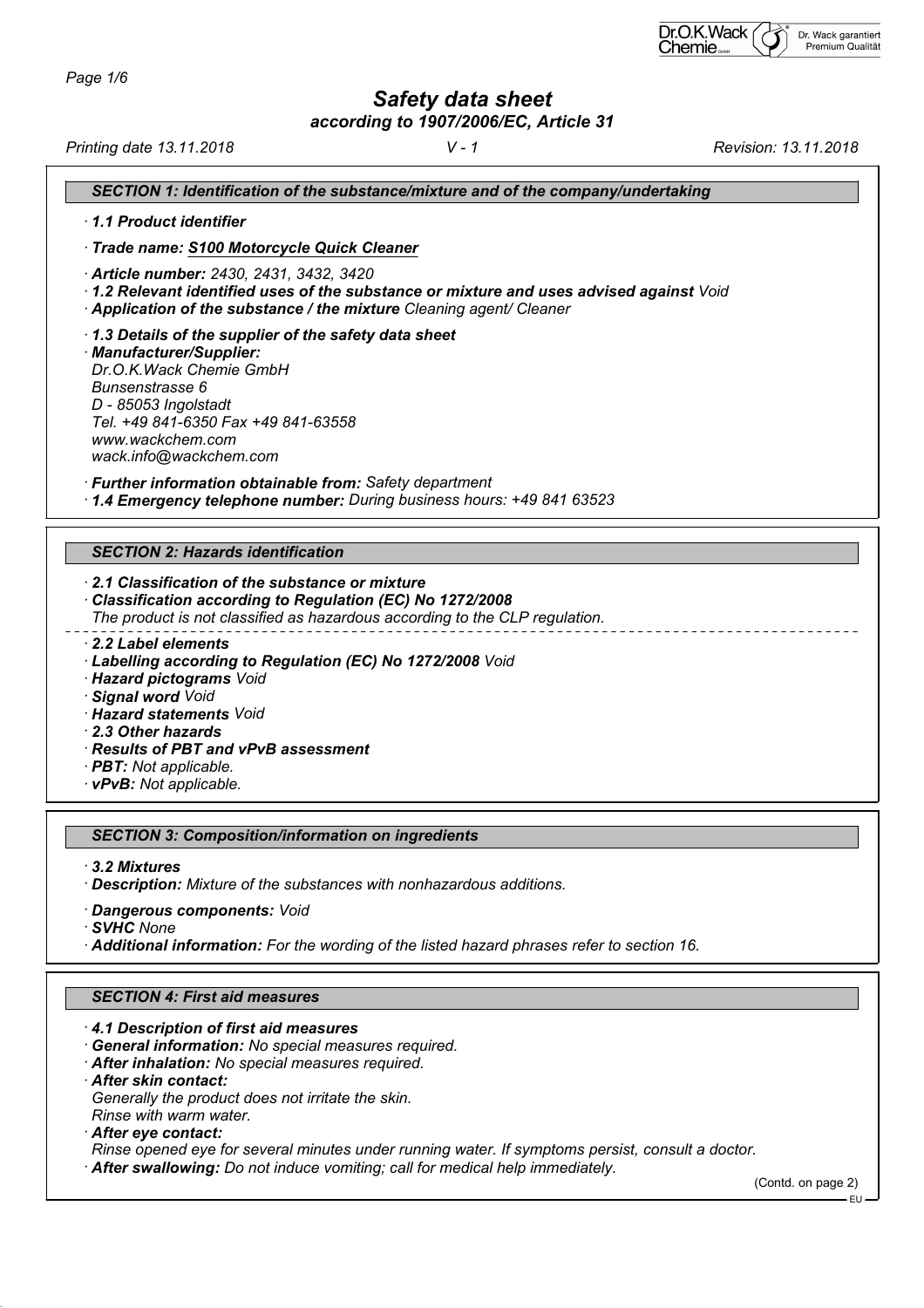*Page 2/6*

*Safety data sheet*

*according to 1907/2006/EC, Article 31*

*Printing date 13.11.2018 V - 1 Revision: 13.11.2018*

(Contd. of page 1)

*Trade name: S100 Motorcycle Quick Cleaner*

 *4.2 Most important symptoms and effects, both acute and delayed No further relevant information available.*

 *4.3 Indication of any immediate medical attention and special treatment needed No further relevant information available.*

## *SECTION 5: Firefighting measures*

 *5.1 Extinguishing media*

 *Suitable extinguishing agents: Use fire extinguishing methods suitable to surrounding conditions.*

- *For safety reasons unsuitable extinguishing agents: None*
- *5.2 Special hazards arising from the substance or mixture*

*Formation of toxic gases is possible during heating or in case of fire.*

 *5.3 Advice for firefighters*

 *Protective equipment: No special measures required.*

#### *SECTION 6: Accidental release measures*

- *6.1 Personal precautions, protective equipment and emergency procedures Particular danger of slipping on leaked/spilled product.*
- *6.2 Environmental precautions: Do not allow to enter sewers/ surface or ground water.*
- *6.3 Methods and material for containment and cleaning up: Pick up mechanically.*

*Clean the affected area carefully; suitable cleaners are: Warm water*

*Absorb with liquid-binding material (sand, diatomite, acid binders, universal binders, sawdust).*

 *6.4 Reference to other sections*

*See Section 7 for information on safe handling.*

*See Section 8 for information on personal protection equipment.*

*See Section 13 for disposal information.*

## *SECTION 7: Handling and storage*

 *7.1 Precautions for safe handling No special measures required.*

- *Information about fire and explosion protection: No special measures required.*
- *7.2 Conditions for safe storage, including any incompatibilities*
- *Storage:*

 *Requirements to be met by storerooms and receptacles: No special requirements.*

- *Information about storage in one common storage facility: Store away from foodstuffs.*
- *Further information about storage conditions: Protect from frost.*
- *7.3 Specific end use(s) No further relevant information available.*

## *SECTION 8: Exposure controls/personal protection*

 *Additional information about design of technical facilities: No further data; see item 7.*

 *8.1 Control parameters*

 *Ingredients with limit values that require monitoring at the workplace: The product does not contain any relevant quantities of materials with critical values that have to be monitored at the workplace.*

 *Additional information: The lists valid during the making were used as basis.*

(Contd. on page 3)

EU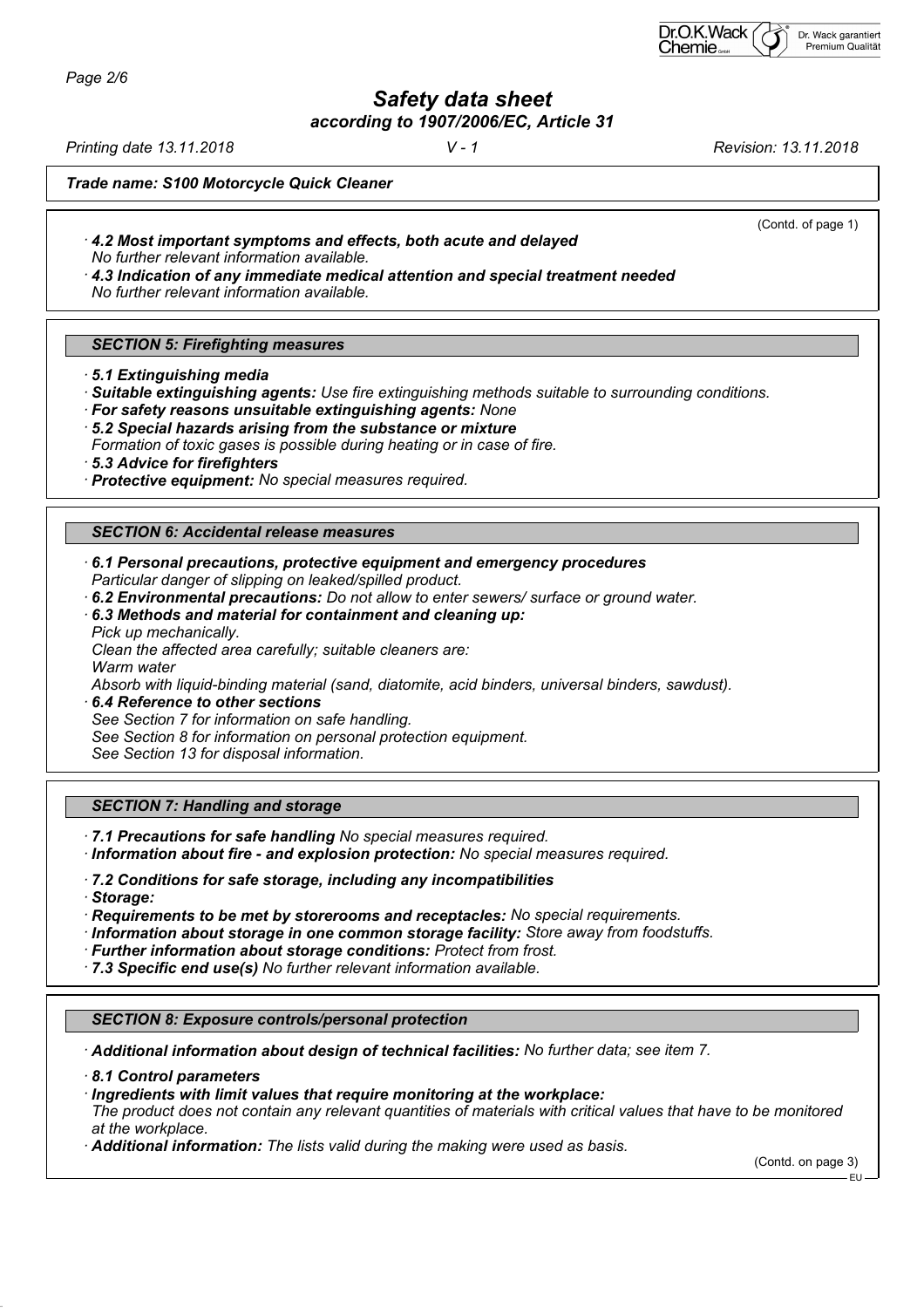*Page 3/6*

*Safety data sheet according to 1907/2006/EC, Article 31*

*Printing date 13.11.2018 V - 1 Revision: 13.11.2018*

*Trade name: S100 Motorcycle Quick Cleaner*

(Contd. of page 2)

 *8.2 Exposure controls*

 *Personal protective equipment:*

 *General protective and hygienic measures: The usual precautionary measures are to be adhered to when handling chemicals. Keep away from foodstuffs, beverages and feed. Wash hands before breaks and at the end of work.*

 *Respiratory protection: Not required.*

 *Protection of hands: Not required.*

 *Material of gloves Not required.*

 *Penetration time of glove material Not required.*

 *Eye protection: Not required.*

| <b>SECTION 9: Physical and chemical properties</b>          |                                                           |  |  |
|-------------------------------------------------------------|-----------------------------------------------------------|--|--|
| <b>General Information</b>                                  | 9.1 Information on basic physical and chemical properties |  |  |
| · Appearance:                                               |                                                           |  |  |
| Form:                                                       | <b>Fluid</b>                                              |  |  |
| Colour:                                                     | White                                                     |  |  |
| Odour:                                                      | Characteristic                                            |  |  |
| <b>Odour threshold:</b>                                     | Not determined.                                           |  |  |
| $\cdot$ pH-value at 20 $^{\circ}$ C:                        | 6.5-8 (DIN 19268)                                         |  |  |
| Change in condition<br><b>Melting point/freezing point:</b> | $-3 °C$                                                   |  |  |
| Initial boiling point and boiling range: ≥100 °C            |                                                           |  |  |
| · Flash point:                                              | None                                                      |  |  |
| · Flammability (solid, gas):                                | Not applicable                                            |  |  |
| · Ignition temperature:                                     | Not determined                                            |  |  |
| Decomposition temperature:                                  | Not determined                                            |  |  |
| · Auto-ignition temperature:                                | Product is not selfigniting.                              |  |  |
| <b>Explosive properties:</b>                                | Product does not present an explosion hazard.             |  |  |
| <b>Explosion limits:</b>                                    |                                                           |  |  |
| Lower:                                                      | Void                                                      |  |  |
| <b>Upper:</b>                                               | Void                                                      |  |  |
| Vapour pressure at 20 °C:                                   | $23$ hPa                                                  |  |  |
| Density at 20 °C:                                           | 1.00 +/- 0.02 g/cm <sup>3</sup> (DIN 51757)               |  |  |
| · Relative density                                          | Not determined                                            |  |  |
| · Vapour density                                            | Not determined                                            |  |  |
| <b>Evaporation rate</b>                                     | Not determined                                            |  |  |
| Solubility in / Miscibility with                            |                                                           |  |  |
| water:                                                      | Partly miscible.                                          |  |  |
| · Partition coefficient: n-octanol/water:                   | Not determined                                            |  |  |
| · Viscosity:                                                |                                                           |  |  |
| Dynamic:                                                    | Not determined.                                           |  |  |
| Kinematic:                                                  | Not determined.                                           |  |  |
|                                                             | (Contd. on page 4)                                        |  |  |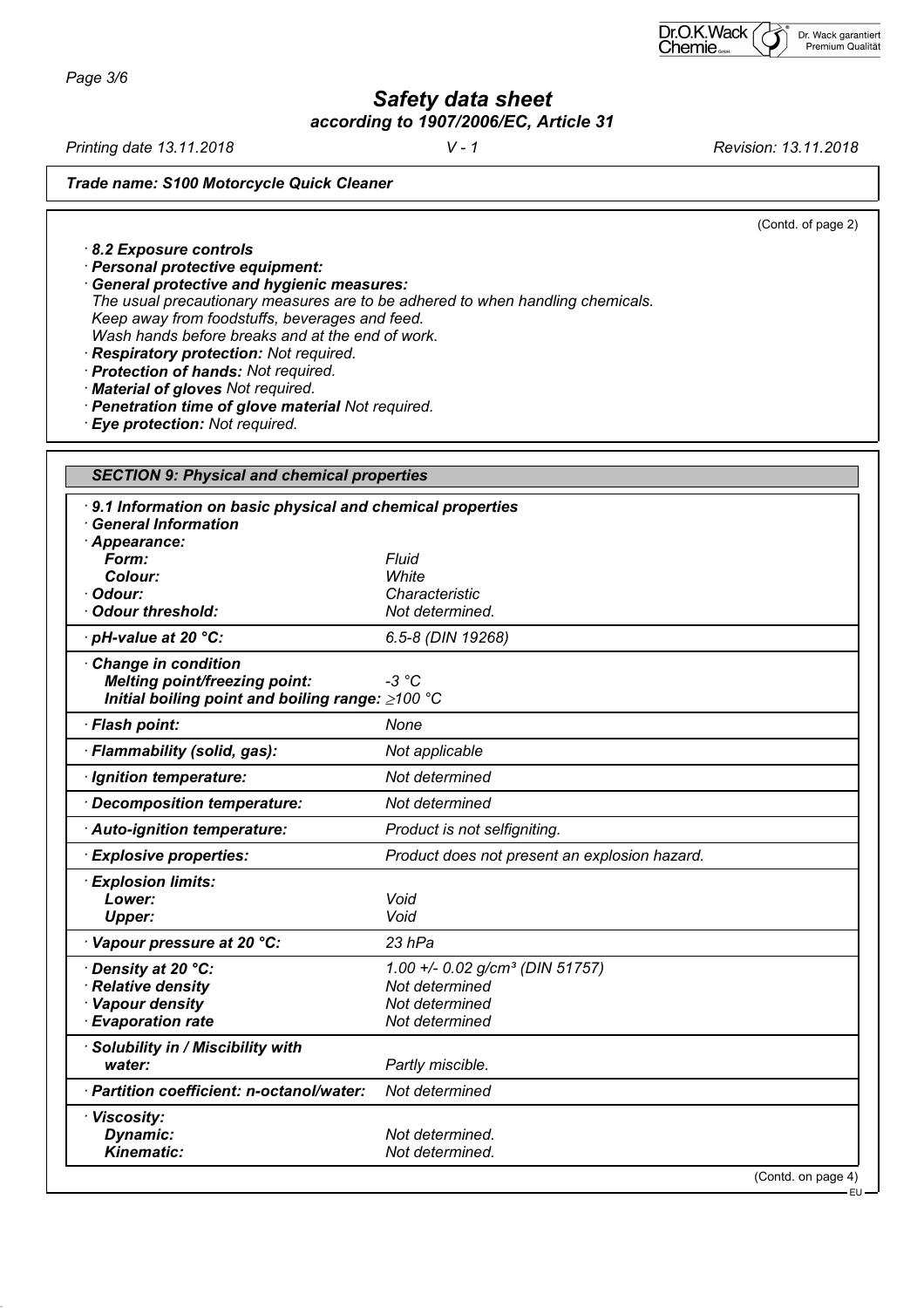*Safety data sheet according to 1907/2006/EC, Article 31*

*Printing date 13.11.2018 V - 1 Revision: 13.11.2018*

(Contd. of page 3)

*Trade name: S100 Motorcycle Quick Cleaner*

 *9.2 Other information No further relevant information available.*

#### *SECTION 10: Stability and reactivity*

 *10.1 Reactivity No further relevant information available.*

- *10.2 Chemical stability*
- *Thermal decomposition / conditions to be avoided: No decomposition if used according to specifications.*
- *10.3 Possibility of hazardous reactions No dangerous reactions known.*
- *10.4 Conditions to avoid No further relevant information available.*
- *10.5 Incompatible materials: Store away from oxidising agents.*
- *10.6 Hazardous decomposition products:*
- *No decomposition if used and stored according to specifications.*

*In case of fire, the following can be released:*

*Carbon monoxide and carbon dioxide*

## *SECTION 11: Toxicological information*

- *11.1 Information on toxicological effects*
- *Acute toxicity Based on available data, the classification criteria are not met.*
- *LD/LC50 values relevant for classification: Not determined*
- *Specific symptoms in biological assay: Not determined*
- *Primary irritant effect:*
- *Skin corrosion/irritation Based on available data, the classification criteria are not met.*
- *Serious eye damage/irritation Based on available data, the classification criteria are not met.*
- *Respiratory or skin sensitisation Based on available data, the classification criteria are not met.*
- *CMR effects (carcinogenity, mutagenicity and toxicity for reproduction)*
- *Germ cell mutagenicity Based on available data, the classification criteria are not met.*
- *Carcinogenicity Based on available data, the classification criteria are not met.*
- *Reproductive toxicity Based on available data, the classification criteria are not met.*
- *STOT-single exposure Based on available data, the classification criteria are not met.*
- *STOT-repeated exposure Based on available data, the classification criteria are not met.*

 *Aspiration hazard Based on available data, the classification criteria are not met.*

# *SECTION 12: Ecological information*

- *12.1 Toxicity*
- *Aquatic toxicity: No further relevant information available.*
- *12.2 Persistence and degradability No further relevant information available.*
- *12.3 Bioaccumulative potential No further relevant information available.*
- *12.4 Mobility in soil No further relevant information available.*
- *Additional ecological information:*
- *General notes:*

*The surfactant(s) contained in this preparation complies(comply) with the biodegradability criteria as laid down in Regulation (EC) No.648/2004 on detergents. Data to support this assertion are held at the disposal of the competent authorities of the Member States and will be made available to them, at their direct request or at the request of a detergent manufacturer.*

*Water hazard class 1 (German Regulation) (Self-assessment): slightly hazardous for water*

*Do not allow undiluted product or large quantities of it to reach ground water, water course or sewage system. 12.5 Results of PBT and vPvB assessment*

- *PBT: Not applicable.*
- *vPvB: Not applicable.*

(Contd. on page 5)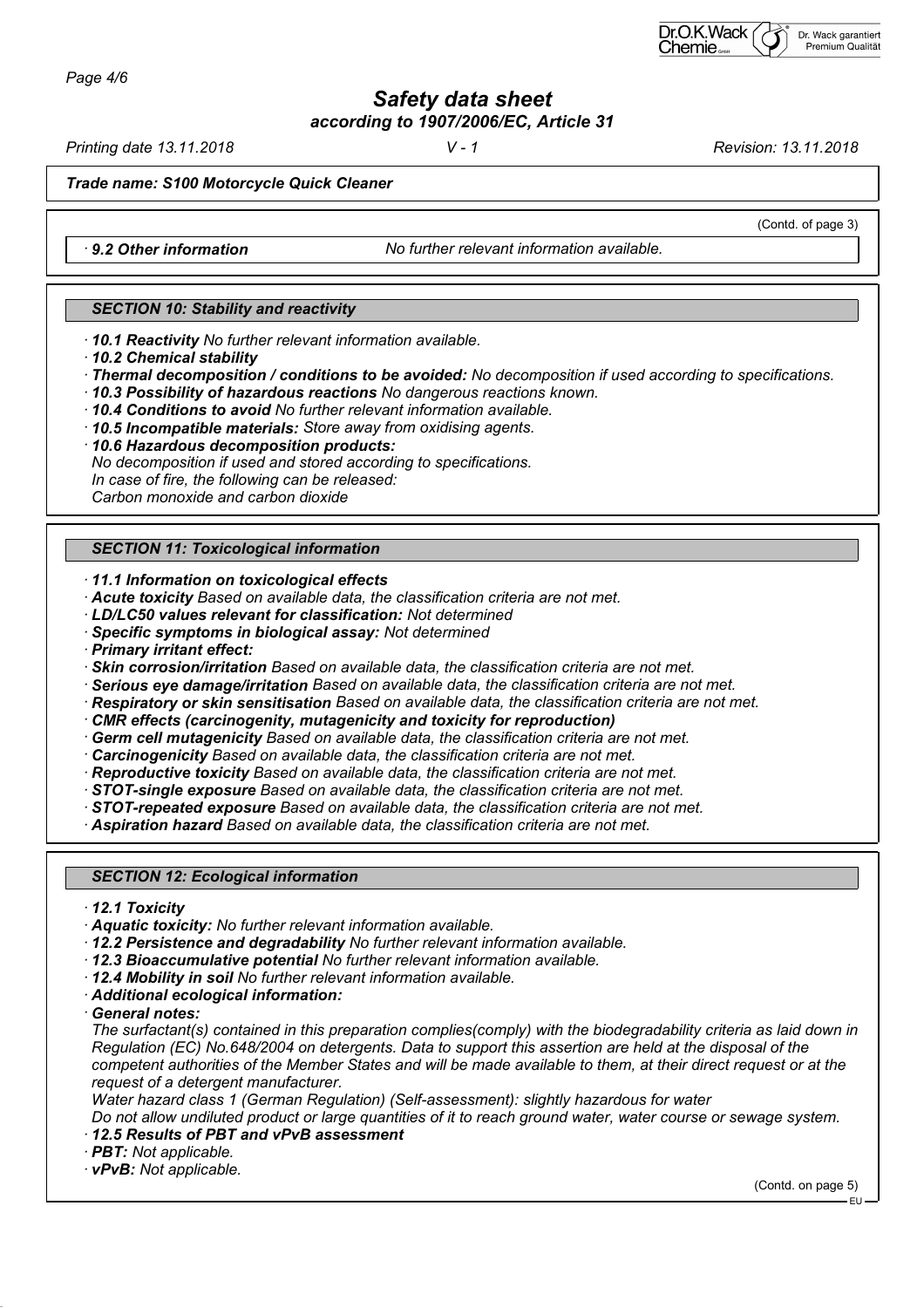*Safety data sheet according to 1907/2006/EC, Article 31*

*Printing date 13.11.2018 V - 1 Revision: 13.11.2018*

(Contd. of page 4)

*Trade name: S100 Motorcycle Quick Cleaner*

 *12.6 Other adverse effects No further relevant information available.*

#### *SECTION 13: Disposal considerations*

 *13.1 Waste treatment methods*

 *Recommendation Disposal must be made according to official regulations.*

 *European waste catalogue*

|  | 20 00 00   MUNICIPAL WASTES (HOUSEHOLD WASTE AND SIMILAR COMMERCIAL, INDUSTRIAL AND |
|--|-------------------------------------------------------------------------------------|
|  | INSTITUTIONAL WASTES) INCLUDING SEPARATELY COLLECTED FRACTIONS                      |
|  | 20 01 00 Separately collected fractions (except 15 01)                              |
|  | 20 01 30 detergents other than those mentioned in 20 01 29                          |

 *Uncleaned packaging:*

 *Recommendation: Disposal must be made according to official regulations.*

| <b>SECTION 14: Transport information</b>                                          |                                                      |  |
|-----------------------------------------------------------------------------------|------------------------------------------------------|--|
| $\cdot$ 14.1 UN-Number<br>· ADR, ADN, IMDG, IATA                                  | Void                                                 |  |
| 14.2 UN proper shipping name<br>· ADR, ADN, IMDG, IATA                            | Void                                                 |  |
| 14.3 Transport hazard class(es)                                                   |                                                      |  |
| $\cdot$ ADR, ADN, IMDG, IATA<br>∙ Class                                           | Void                                                 |  |
| 14.4 Packing group<br>· ADR, IMDG, IATA                                           | Void                                                 |  |
| 14.5 Environmental hazards:<br>· Marine pollutant:                                | None<br>No                                           |  |
| 14.6 Special precautions for user                                                 | None                                                 |  |
| 14.7 Transport in bulk according to Annex II of<br><b>Marpol and the IBC Code</b> | Not applicable.                                      |  |
| · Transport/Additional information:                                               | Not dangerous according to the above specifications. |  |
| · UN "Model Regulation":                                                          | Void                                                 |  |

#### *SECTION 15: Regulatory information*

 *15.1 Safety, health and environmental regulations/legislation specific for the substance or mixture No further relevant information available.*

 *Directive 2012/18/EU*

 *Named dangerous substances - ANNEX I None of the ingredients is listed.*

 *15.2 Chemical safety assessment: A Chemical Safety Assessment has been carried out.*

(Contd. on page 6)

EU